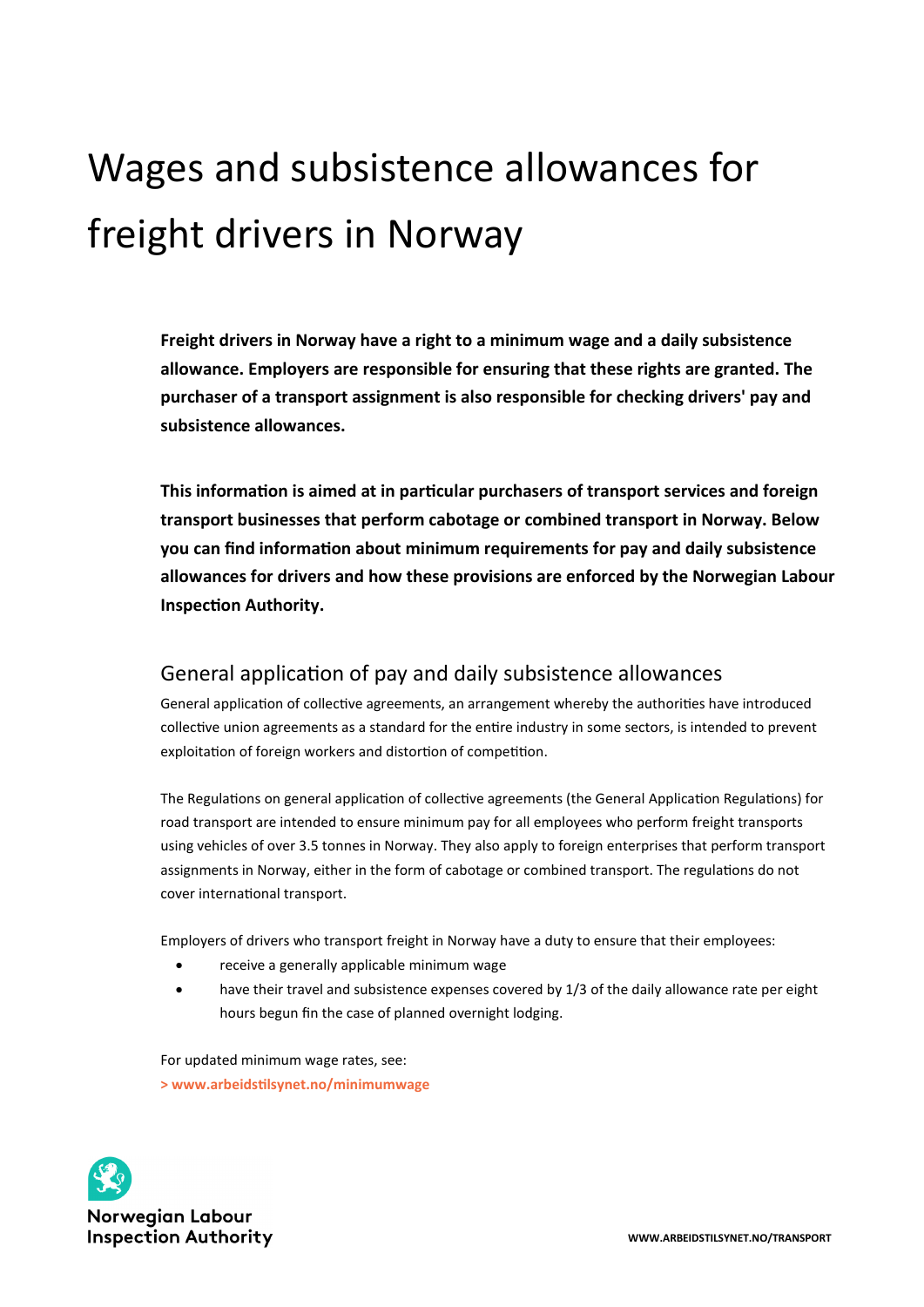Planned overnight lodging refers to instances where drivers have to stay away from their home overnight as a result of instructions or to comply with the rest time requirement in *forskrift om kjøre- og hviletid for vegtransport i EØS* ("Regulations concerning driving and rest time for road transport in the EEA, currently available only in Norwegian). Daily subsistence allowances shall be paid in accordance with Norwegian authorities' prevailing approved *tax-free travel* and *subsistence allowance*, see: **[> www.altinn.no/en/start](https://www.altinn.no/en/start-and-run-business/working-conditions/pay/travel-expenses/)-and-run-business/working-conditions/pay/travel-expenses/**

### How to calculate wages

Wages are paid based on drivers' working hours. Separate rules apply for working hours in Norway. Working hours are defined in *forskrift om arbeidstid for sjåfører og andre innenfor vegtransport (FATS).* ("Regulations concerning working hours for drivers and others in road transport etc.") For employees performing freight transport who are not covered by FATS, remuneration is based on the actual working hours as defined in Section 10 of the Working Environment Act.

Remuneration for work is deemed to be wages. Compensation for expenses such as travel, subsistence and lodging are not deemed to be part of the minimum wage and must be paid in addition to standard wages.

# Exemptions to the Regulations

The Regulations do not apply when an employer can substantiate that an employee in overall terms receives more favourable wages and working conditions under an agreement or under the law of the country that otherwise applies for the employment relationship. The exemption provision is intended to cater for instances where drivers receive other forms of remuneration for work performed, such as commission or redundancy pay. For the exemption to apply, the remuneration in question must involve goods or services that are commonly regarded as a part of wages and that are included in the calculation basis for holiday pay, taxes and national insurance benefits.

Working conditions in overall terms must be in accordance with the regulations. The pay and working conditions may deviate from the regulations on one or more points, but in overall terms they must be equally favourable or provide better conditions. For example, the hourly pay rate may be slightly lower than the minimum rate in the regulations, but in such cases it is presumed that an employee will receive other forms of remuneration tied to work performed. Lower hourly pay rates may not be compensated through coverage of expenses.

# Documentation requirements for foreign enterprises

**If your enterprise posts drivers on transport assignments in Norway (cabotage or combined transport) you must ensure that the following documentation is kept in the vehicle:**

- **A valid employment agreement for the driver**
- **A wage slip showing the method of wage calculation for the most recent period in which cabotage or combined transport was performed.**

The wage slip for the previous period must be available even if the driver has not previously per-

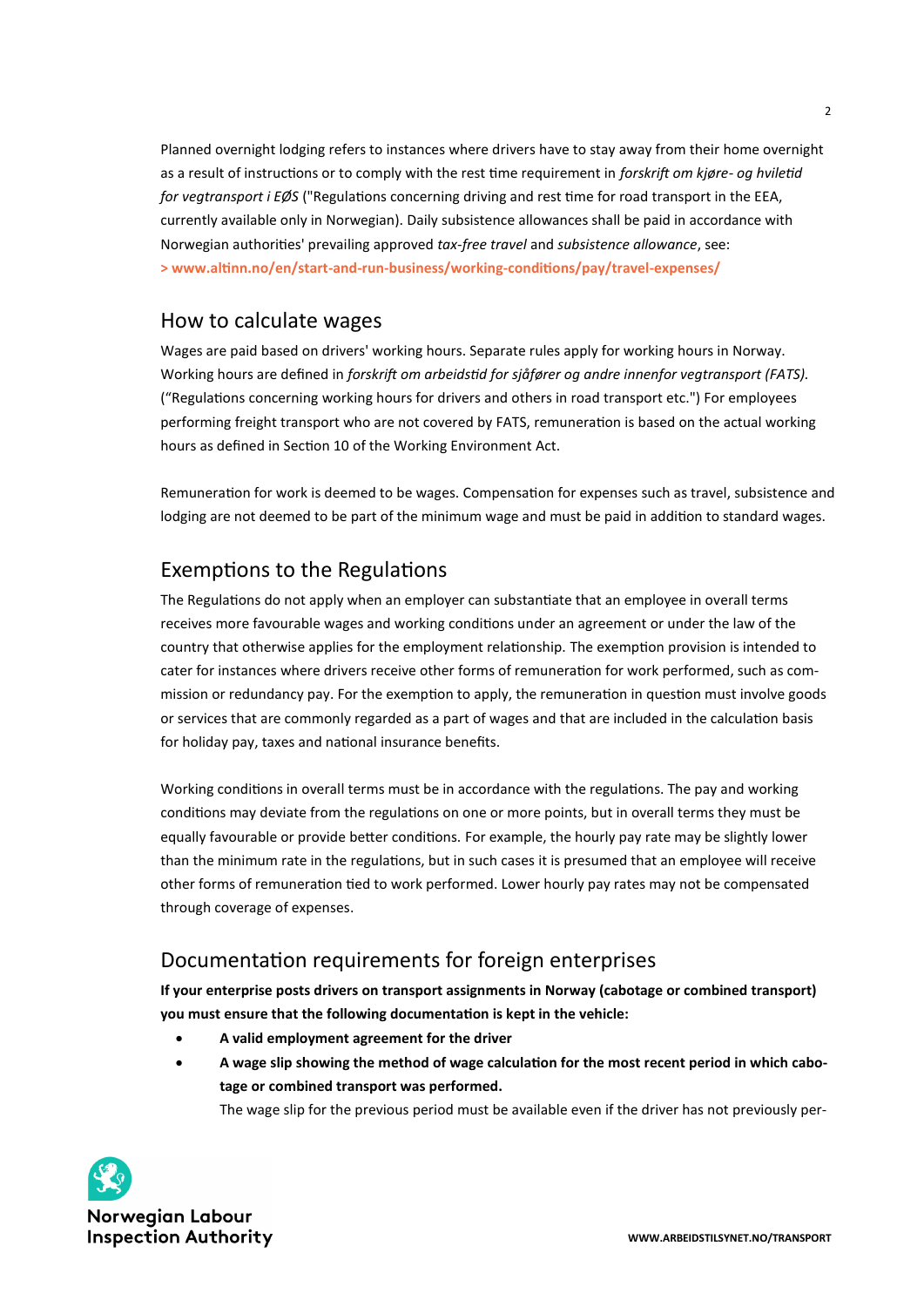formed this type of transport.

- **A record of the driver's working hours.** This record should show the working hours for the same period as the wage slips. A record of working hours for the previous month's work must always be available.
- **Any agreements on average calculation of the driver's working hours**

It is extremely important that this documentation is in Norwegian, Swedish, Danish or English – in either printed or electronic form. The Norwegian Labour Inspection Authority can impose a fine for violations if this documentation is not kept in the vehicle.

# Enforcement by the Labour Inspection Authority

# Inspection of foreign transporters

The Norwegian Labour Inspection Authority will conduct checks along roads in collaboration with bodies such as the Norwegian Public Roads Administration. Drivers who are stopped will be asked to present documentation showing that they are receiving wages at generally-applicable rates and a daily subsistence allowance for the portion of the assignment that is performed in Norway.

The Labour Inspection Authority's follow-up will depend on the type of documentation the driver can present during the inspection and what this documentation shows.

If the driver can document that he/she is being paid a generally-applicable wage and daily subsistence allowance, the inspection may then be concluded with an inspection report to the driver's employer. If the driver cannot present documentation that allows the Labour Inspection Authority to check the driver's wages and/or daily subsistence allowance, the Labour Inspection Authority may write to the employer requesting any necessary documentation.

If a violation of the regulations is confirmed, the Labour Inspection Authority may then issue an order to the enterprise. In instances where gross violations of the regulations are suspected or confirmed, the Labour Inspection Authority may impose fines for violations or report the enterprise to the authorities. Enterprises reported to the authorities risk fines or imprisonment of up to one year, and up to three years in the event of particularly aggravating circumstances.

The Labour Inspection Authority exchanges information with supervisory agencies in other countries regarding drivers who have been posted to Norway. The Labour Inspection Authority may request information through international agencies regarding enterprises it supervises, for example, the identity of owners.

When assessing documentation for paid wages, the Labour Inspection Authority will base its evaluation on the applicable exchange rate at the time at the time of the check or inspection.



**Norwegian Labour Inspection Authority**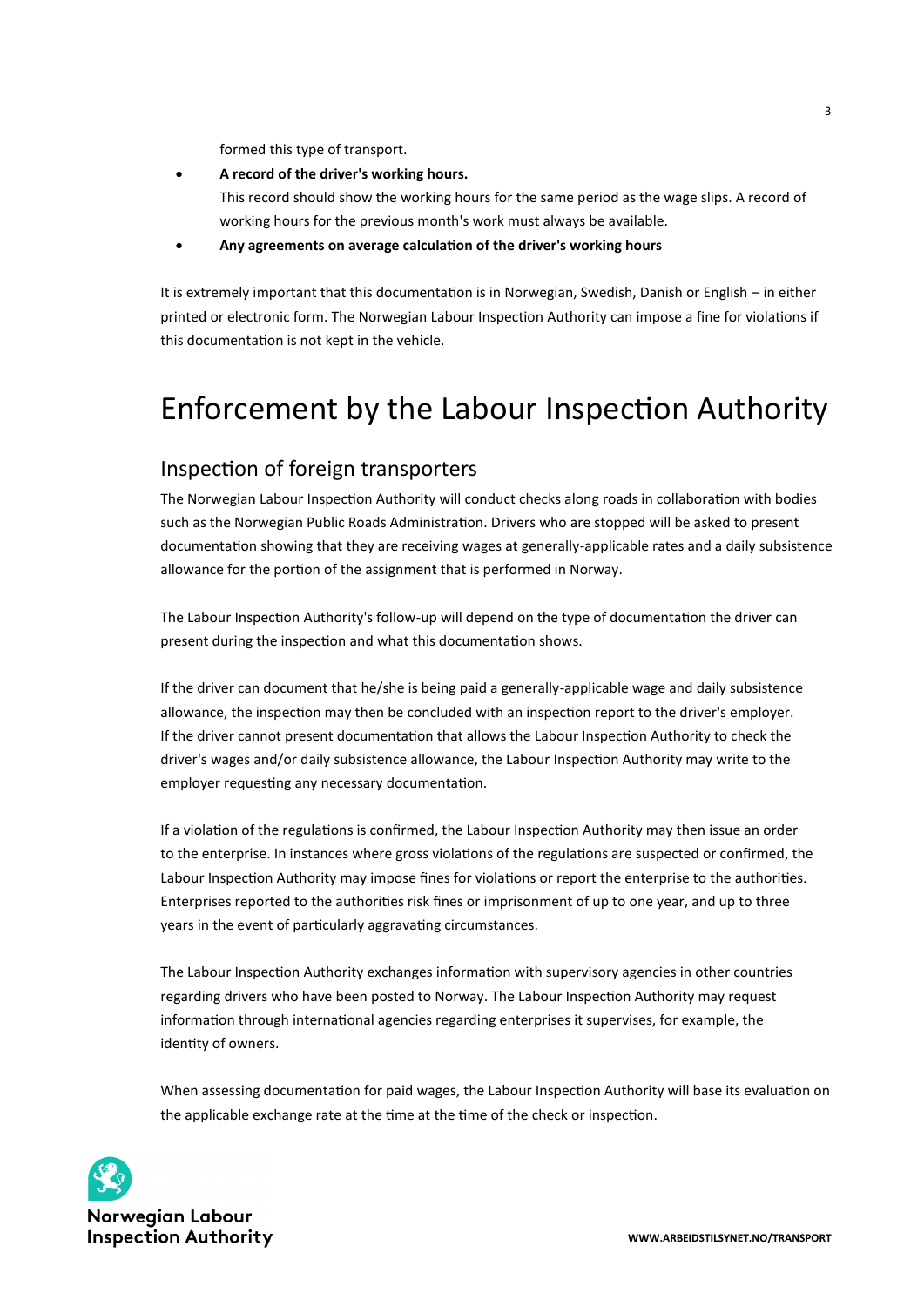## Inspections at the purchaser and principal supplier

The Labour Inspection Authority will conduct inspections at purchasers and principal suppliers of transport services to check that they are complying with the Regulations on the obligation to disclose information, the obligation to ensure compliance, and the right of inspection. For public-sector purchasers, the *Forskrift om lønns- og arbeidsvilkår i offentlige kontrakter* ("Regulations concerning pay and working conditions in government contracts", currently available only in Norwegian) also apply.

The obligation to disclose information obliges the purchaser of the transport service to communicate in its contract with the supplier that an employee must be paid in accordance with the General Application Regulations. Suppliers have the same obligation to disclose information when they enter into agreements with subcontractors.

The duty to ensure compliance obliges the principal supplier to have systems and procedures in place for monitoring compliance with the General Application Regulations at suppliers. They must also have procedures for following up any breaches of the regulations. The purchaser has a duty to ensure compliance if the supplier does not use subcontractors. See:

**[> www.arbeidstilsynet.no/paseplikt](https://www.arbeidstilsynet.no/paseplikt)** (in Norwegian)

For example, the duty to ensure compliance may be met by including contract clauses stating that the supplier's employees is as a minimum receive pay and working conditions in accordance with the General Application Regulations, and that this must be verified by obtaining documentation of an employee's wages and daily subsistence allowance. A procedure or system must therefore be established to ensure that the duty to guarantee compliance.

It is important to note that the regulations do not grant a purchaser or principal supplier the right to conduct checks at a supplier. Nor do they grant the right to impose penalties for violations of general application provisions. Purchasers and principal suppliers must therefore establish such rights through specific clauses in the contracts they enter into.

Suppliers and subcontractors are jointly and severally liable for non-payment of wages in accordance with the General Application Regulations, and overtime supplements and holiday pay, see Section 13 of the General Application Act.

In the event of violations of the regulations, the Labour Inspection Authority may issue an order, impose fines for violations or report the enterprise to the authorities. The purchaser or principal supplier may also be prosecuted for complicity in violations of the General Application Act